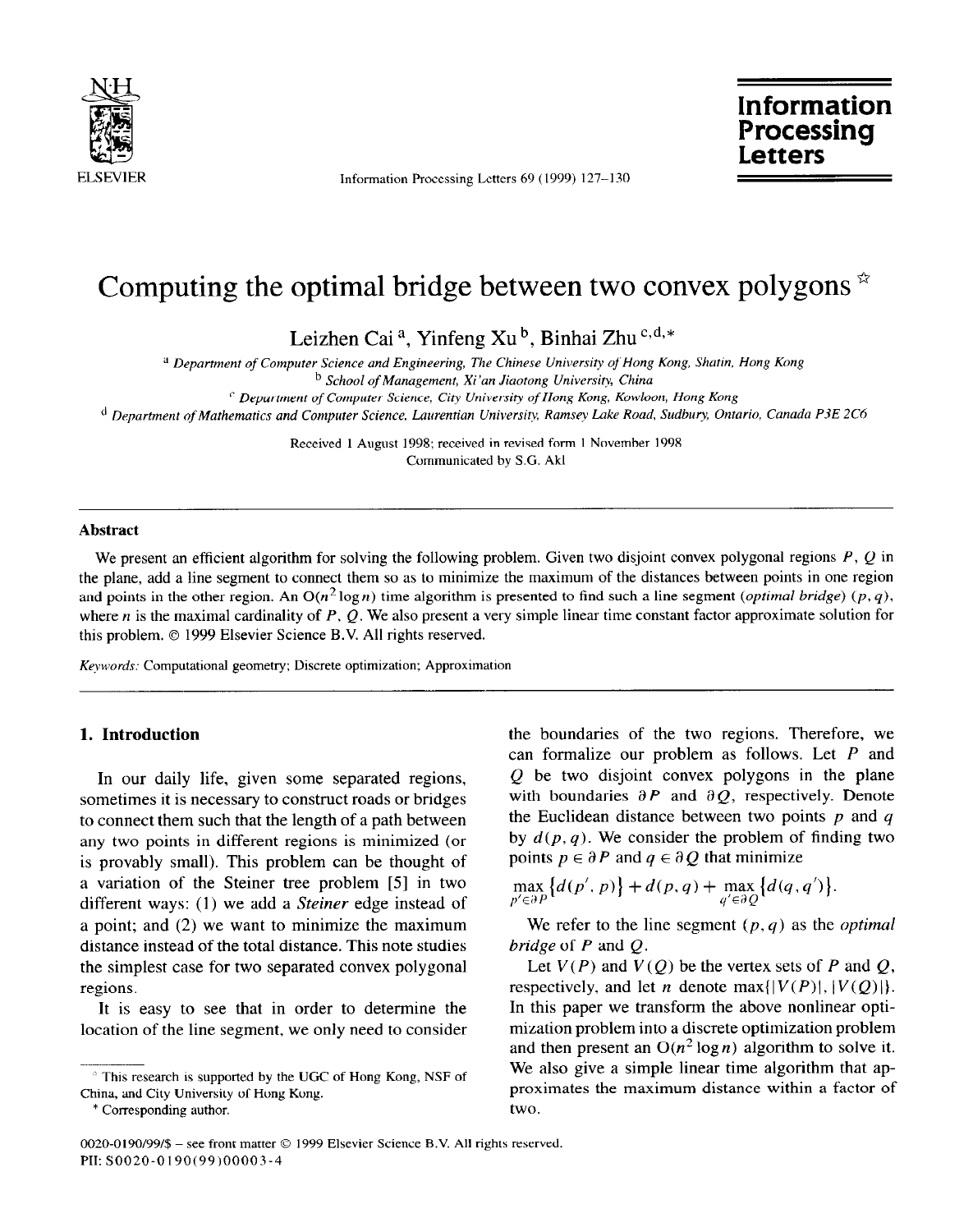### 2. **Geometric analysis and the algorithm**

We first take a careful look at the optimal bridge  $(p, q)$ . Clearly p and q must be *visible* to each other, i.e., the segment connecting p, *q* does not intersect the interior of  $P$  and  $Q$ . We might still have an infinite number of candidates. We first prove the following lemma.

**Lemma 1.** *p must be visible to q and must be falling in one of the following three cases:* 

*(1) p E V(P), or* 

- (2) there is  $p^+ \in V(P)$  such that p is the intersection *of the line segment*  $(p^+, q)$  *and the boundary of P, or*
- $(3)$  p is the intersection point between  $\partial P$  and the *bisector of two vertices*  $p_1, p_2 \in V(P)$ .

**Proof.** We remark that (1) is the degenerate case of (2) and (3). Without loss of generality, we assume *q*  is already fixed. Assume that  $(p', q)$  is our optimal solution. As *q* is fixed we know that  $d(p', q)$  +  $d(p', P)$  is minimized. Let  $d(p', P) = d(p', p_i)$  and let  $p_i$  be some predecessor of  $p_j$ .

We consider the bisector of  $p_i$ ,  $p_j$  and the line *l* containing the edge of *P* which contains *p'.* Assume their intersection is  $p^*$ . Elementary geometry shows that if  $q$  is within the sector centered at  $p^*$ , bounded by lines through  $(p_i, p^*)$ ,  $(p_i, p^*)$  and containing the bisector of  $p_i$ ,  $p_j$ , then  $p'$  must be  $p^*$  (otherwise we can move  $p'$  to that position to minimize the maximum of  $d(p', q) + d(p', p_i)$  and  $d(p', q) + d(p', p_i)$ , see Fig. 1). Note that if  $p'$  is not on  $\partial P$  then we might have a case degenerated to (1). Also, if *q* is out of the sector then one of  $p_i$ ,  $p_j$  becomes  $p^+$  (Fig. 2).  $\Box$ 



Fig. 1. Illustration for the proof of Lemma l(1).



Fig. *2.* Illustration for the proof of Lemma l(2).

We would like to point out that the same conditions also hold for *q.* Lemma 1 enables us to obtain a polynomial time solution to compute the optimal bridge between *P, Q.* We now have the main result of this note.

**Theorem 2.** *The optimal bridge of P, Q can be computed in*  $O(n^2 \log n)$  *time.* 

**Proof.** With Lemma 1 we know that both *p, q* can be in one of the three situations. This will give us nine cases. Since all of them are very similar, we will only describe three cases in detail. We show the proof constructively in the following.

If both  $p$ ,  $q$  fall into case  $(1)$ , we enumerate all visible bridges between *P, Q.* This can be done easily in  $O(n^2)$  time by finding the upper and lower tangents and then for each vertex of *P* find all the vertices of Q which are visible to it. Among them we compute the one, *(p, q),* such that

$$
d(p,q) + \max_{p'' \in V(P)}[d(p,p'')] + \max_{q'' \in V(Q)}[d(q,q'')]
$$

is minimized. We compute the farthest Voronoi Diagram for  $V(P)$ ,  $V(Q)$ . Then we can use point location to find, for each vertex in  $V(P)$  ( $V(Q)$ ) its farthest neighbor in  $V(Q)$  ( $V(P)$ ) in O(log *n*) time. After this preprocessing, this step of computing the maximum distance between *p", q"* through *p, q* can be done in  $O(1)$  time. Since we have  $O(n^2)$  number of candidate bridges, all the computation in this step takes  $O(n^2)$ time.

If  $p$  is in case (2) and  $q$  is in case (1), we first compute the tangents of *P, Q.* For all the vertices of *P* which are also on  $CH(P \cup Q)$  we extend segments toward vertices in Q which are not on  $CH(P \cup Q)$ .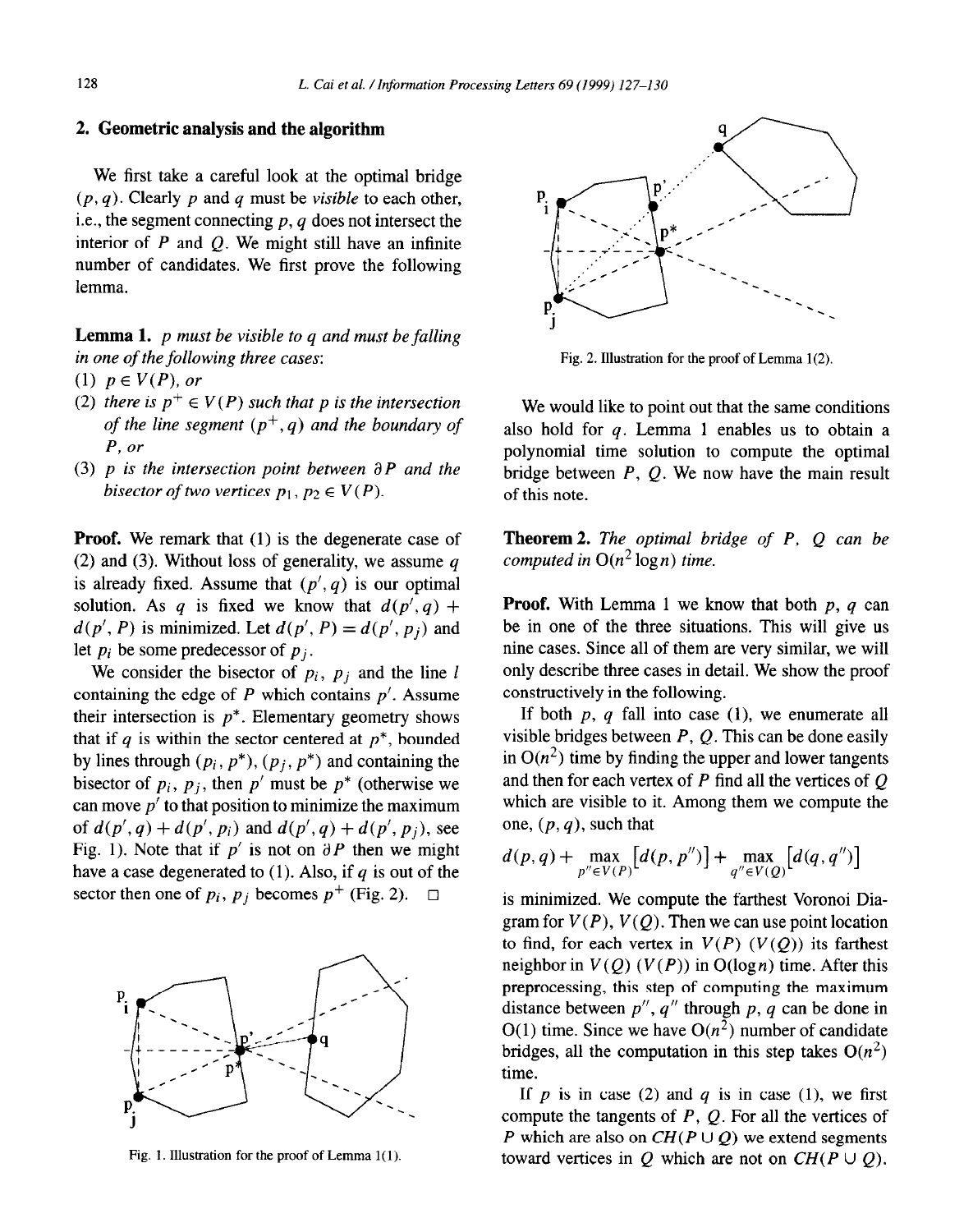Among them we find the one which is the shortest. Assume this segment is  $(p^+, q)$ . We compute the intersection of this segment with  $\partial P$  to obtain p. Again this process takes  $O(n^2)$  time. (We can handle the situation when both  $p$ ,  $q$  are in case (2) similarly.)

If both  $p, q$  are in case (3), then we have the most difficult situation. First of all we enumerate all the bisectors defined by two vertices in  $P(Q)$ , then we compute the intersection of these bisectors with  $\partial P$  ( $\partial Q$ ). In fact we are only interested in those intersections which are visible to  $Q(P)$ . We call these intersections *candidates* for  $P(Q)$ . Certainly we have  $O(n^2)$  number of candidates for p and q and they can be identified in  $O(n^2 \log n)$  time (with some preprocessing on *P, Q so* that the ray shooting query takes  $O(log n)$  time). Clearly a brute force algorithm will force the algorithm to run in  $O(n^4)$  time. We now show how to reduce the bound to  $O(n^2 \log n)$ .

First, for each candidate point in *P (Q) we* compute its farthest neighbor in  $\overline{P}(Q)$ . This can be done in  $O(n^2 \log n)$  time. We first construct the farthest Voronoi Diagram [8] for the vertices of *P (Q)* and for each candidate point in  $P(Q)$  we perform a point location query in  $O(log n)$  time [4,6,7]. As the number of candidate points is  $O(n^2)$ , we have spent  $O(n^2 \log n)$  time so far. Now for all candidate points in *P we* construct the *additively weighted* (nearest) Voronoi Diagram,  $Vor(P)$  (under the  $L_2$  metric) such that the initial positive weight for each candidate is the length of the distance from it to its farthest neighbor in *P* [2,3]. Finally we perform  $O(n^2)$  number of point location queries in this Voronoi Diagram *Vor(P)* for all the candidates in  $Q$ . We perform this symmetrically for  $Q$ . This way, we can find the weighted nearest neighbor among a pair of candidates in *P, Q* much faster: the additively weighted Voronoi Diagram can be constructed in  $O(n^2 \log n^2) = O(n^2 \log n)$  time as it is transformable to the famous *power diagram* [ 11, point location queries also takes  $O(\log n^2) = O(\log n)$ time (even though in the additively weighted Voronoi Diagram edges are parabola) [4,6,7]. Therefore, we can deal with this case in a total of  $O(n^2 \log n)$ time.

Finally, among all the  $(p, q)$  candidates we simply find the one which minimizes the maximum distance between  $P, Q, \Box$ 

# 3. **A simple linear time constant factor approximate solution**

In this section, we present a very simple factor-2 approximate solution for this problem. This algorithm involves no complicated subroutines like constructing additively weighted Voronoi Diagram and is very easy to implement. The algorithm is as follows.

**Algorithm** AppMinMax( *P, Q).* 

- (1) Compute the minimum distance (i.e., *separation)*  between all the points of  $P$  and  $Q$ . Let  $p, q$  be the corresponding points on *P, Q,* respectively.
- (2) Output  $(p, q)$  as the approximate solution for the optimal bridge.

The above algorithm certainly runs in  $O(n)$  time as the computation of the separation between two convex polygons can easily be computed in  $O(n)$  time with the hierarchical representations of *P, Q* **[6].** The result is summarized as follows.

**Theorem 3.** AppMinMax( *P, Q) presents a factor-2 approximate solution to the optimal bridge between P,*   $Q$ .

**Proof.** Let  $D(P)$ ,  $D(Q)$  be the diameter of P, Q, respectively. Let  $(p_i, p^*)$ ,  $(p^*, q^*)$  and together with  $(q^*, q_i)$  be the optimal solution and the total optimal distance be  $d_{\text{opt}}(P, Q)$ . Without loss of generality, let

$$
D(P)=d(p_1,p_2)
$$

where  $p_1, p_2 \in V(P)$ . We claim that  $d(p_i, p^*) \geq$  $D(P)/2$ , as  $D(P)/2$  is the minmax distance for any point in the plane to reach  $p_1$ ,  $p_2$ . Similarly we have  $d(q^*, q_i) \ge D(Q)/2$ . By the definition of the separation  $(p, q)$  we have  $d(p^*, q^*) \geq d(p, q)$ . **Consequently** 

$$
d_{\text{opt}}(P, Q) = d(p_i, p^*) + d(p^*, q^*) + d(q^*, q_j)
$$
  
\n
$$
\ge D(P)/2 + d(p, q) + D(Q)/2.
$$

For any  $p' \in V(P)$ ,  $q' \in V(Q)$  we have  $d(p', p) \leq$  $D(P)$  and  $d(q, q') \leq D(Q)$  (Fig. 3). Overall, we have

$$
d(p', p) + d(p, q) + d(q, q')
$$
  
\$\le D(P) + d(p, q) + D(Q) < 2d\_{\text{opt}}(P, Q). \square\$